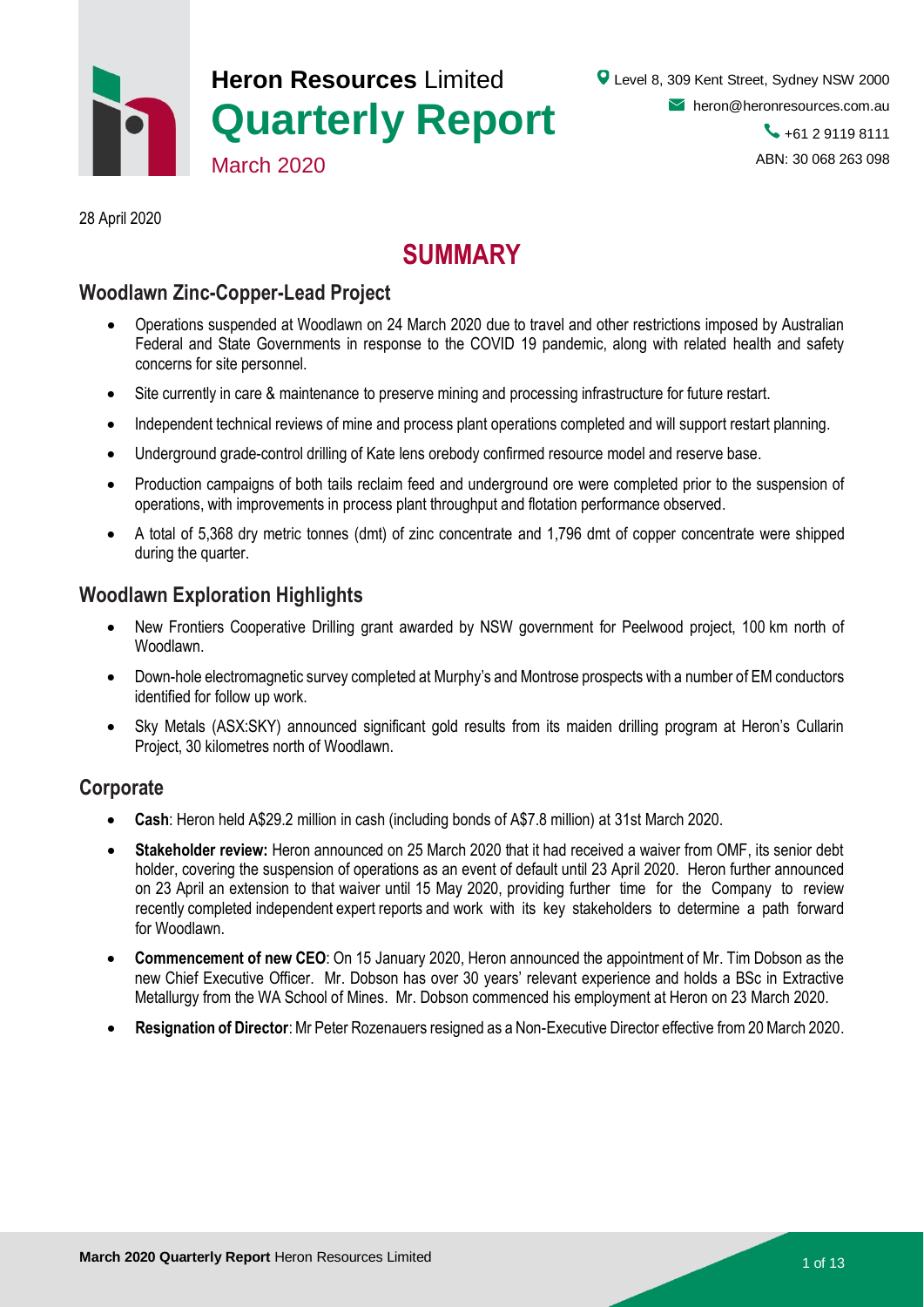

**Heron Resources Ltd ("Heron" or the "Company") is pleased to provide its report for the March 2020 quarter.**

# **WOODLAWN ZINC-COPPER PROJECT**

Heron holds a direct 100% ownership of the mineral rights at the Woodlawn Mine site situated 40km south of Goulburn and 250km south-west of Sydney, in southern NSW, Australia. Heron's aim is to create a profitable, long-life, low-cost mining operation, producing base metal concentrates.

Over the past five years Heron has developed the Woodlawn Zinc-Copper Project through planning, construction, commissioning and ramp up to commercial production. Construction was completed in the June 2019 quarter and the first lead and zinc concentrates were produced and shipped in September and October 2019. The first concentrate sales revenue was received in October 2019.

## **Woodlawn Project – Operations Report**

January saw the highest monthly throughput to date with 109kt of tails reclaim feed processed and 4,300 tonnes of combined concentrate produced. Planned underground ore processing in February was adversely impacted by a significant and prolonged wet weather event that significantly reduced crusher throughput, with maintenance on tails reclaim equipment impacting the option of postponing the crushing campaign. During March, reasonable tails reclaim feed throughput rates were being achieved, averaging 166tph, until the suspension of operations on 24 March 2020.

- **Suspension of Operations:** Heron announced on 25 March 2020 that operations were suspended at Woodlawn the previous day due to travel and other restrictions imposed by Australian Federal and State Governments in response to the COVID-19 pandemic, along with related health and safety concerns for site personnel. The site is currently in care & maintenance mode with the majority of employees and all contractors now demobilised. The mine and process plant infrastructure assets are being maintained by remaining personnel to a level that will support a rapid re-start of operations. Regulatory compliance is being maintained along with stringent security, health, safety and environmental protection protocols.
- **Safety:** Safety performance improved significantly relative to the previous quarter with zero Lost Time Injuries (LTIs) incurred. No known cases of COVID-19 were recorded in the Woodlawn workforce, and protocols aligned with the Minerals Council of Australia COVID-19 protocols have been put in place across the site.
- **Hydraulic Mining:** Hydraulic mining continued in the main production area of Tailings Dam South (TDS). Performance was impacted by poor hydraulic mining and pumping equipment reliability. The improvements required to achieve the required reliability have been identified and included in re-start plans for the operation.
- **Tailings Reclaim Processing:** A total of 204kt of tails reclaim feed was processed during the quarter with a number of positive indicators achieved with respect to throughput and flotation performance, however feed stability issues impacted overall production performance.
- **Underground Mine:** Underground mine development was below target in the December 2019 quarter due to mining contractor personnel and equipment issues, and this continued into January 2020. Mining performance improved significantly in February and March up until the suspension of operations on 24 March. A total of 1,079 metres of development was completed during the quarter, and at the point of suspension, the planned development drives for access to Kate lens had been achieved. Ore production for the quarter was below target with 23.5kt delivered to the ROM pad, with the mining of lower grade ore lenses substituted for development activity, particularly in the decline. Paste filling continued, although limited stopes required fill.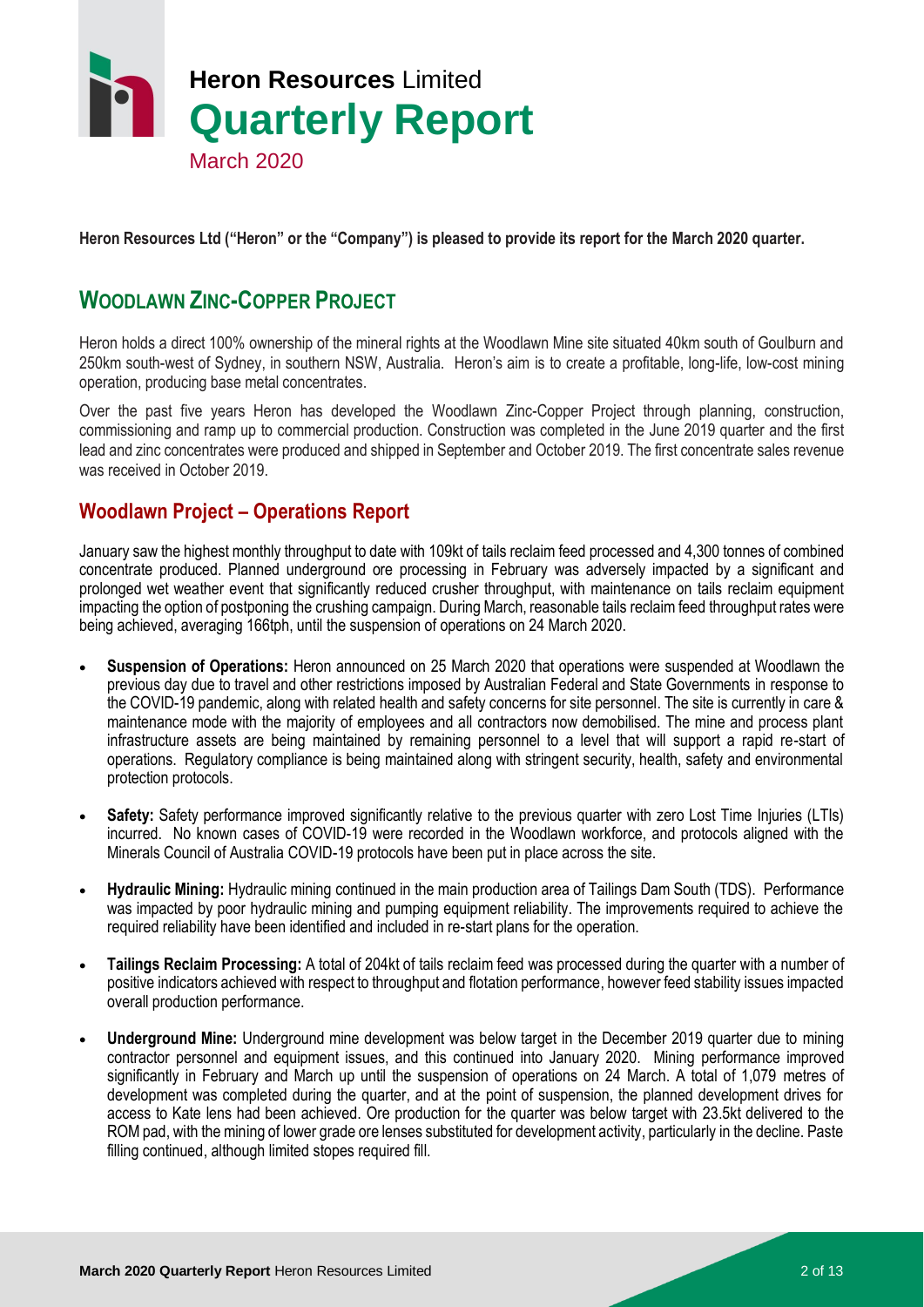# **Heron Resources** Limited **Quarterly Report**

- March 2020
- **Underground Ore Processing:** A total of 28.5kt of underground ore was processed during the quarter, all in February. The campaign was significantly impacted by an unusually heavy and persistent wet weather sequence which caused material handling issues throughout the crushing and screening circuit. These issues have been clearly identified and included in the re-start plans for the operation.
- **Concentrate Production/Sales:** A total of 5,368 dry metric tonnes (dmt) of zinc concentrate and 1,796 dmt of copper concentrate were shipped during the quarter. Concentrate grade and metal recoveries continued to improve during the quarter, particularly during periods of stable operation.

# **Woodlawn Project – Exploration**

- **Woodlawn North Targets:** Heron's current exploration focus is on the discovery and delineation of additional mineralised VMS lenses directly north of the Woodlawn mine's known ore resources. Prospects targeted are within a 2.5km arc to the NW and NE of Woodlawn. A down-hole electromagnetic (EM) survey was completed in the quarter on the four diamond core holes drilled in 2019 (CHDD0002, CHDD0003, WNDD0152, WNDD0153), which intersected a number of zones of significant indicative alteration. Two strong EM conductors were identified and coincided with graphitic shales which is sufficient to explain these anomalies. A number of weak, late time conductors were also identified and current work is focussed on constraining the extent of these anomalies. A further down-hole EM survey was completed at the Montrose prospect, 6.5km NW of Woodlawn, and returned a complex array of highly conductive EM anomalies. Further work is planned to constrain these anomalies and establish a drill target.
- **New Frontiers Cooperative Drilling Grant Awarded:** During the quarter Heron was awarded a New Frontiers Cooperative Drilling grant from the NSW government for its Peelwood project, 100 km north of Woodlawn. This grant will subsidise 50% of the direct drilling costs of the planned exploration drilling program at Peelwood.
- Woodlawn Regional Prospects: Heron continues to hold a strategic 1,372 km<sup>2</sup> tenement package covering the prospective Silurian volcanic rocks, which hosts the Woodlawn VMS base metal deposit. Heron's exploration focus is on historically known mineralisation zones with prospective geology and comparable grade and metallurgy to Woodlawn, and within potential trucking distance of the Woodlawn mine and processing facility.

# **Exploration Joint Venture Projects**

Heron retains interests in tenement holdings within the Lachlan Fold Belt of NSW and the Eastern Goldfields of Western Australia. This tenure is held through farm-in and joint venture interests, which include a number of other free-carried residual or royalty interests that results in minimal costs to Heron.

#### **Sky Metals Farm-In And Joint Venture Agreement**

As announced on the 9 October 2019, a farm-in agreement was signed with Sky Metals Ltd (ASX:SKY) relating to three tenements at Cullarin (EL 7954) and Kangiara (EL 8400, EL 8573), targeting initially McPhillamy's style gold mineralisation (refer to Figure 1 for project locations). Key terms of the agreement are \$400k minimum expenditure in first year, a further \$1.6M expenditure over the next 2 years to earn 80% with Heron free carried to DFS or \$10M of expenditure, and the issue to Heron of 10M Sky options at a strike price of 15c.

Sky announced (ASX:SKY 1 April 2020) that it has reached its initial minimum expenditure (\$400k) and is moving to earn an 80% interest in the tenements. In accordance with agreement, Heron's 10 million options have now vested and can be exercised by the Company at any time. Sky also announced assay results from its maiden drilling program at the Hume prospect (previously known as Wet Lagoon) within the Cullarin tenement. Exceptional results were returned and verified the gold intercepts announced in historic drilling (ASX:SKY 10 February 2020).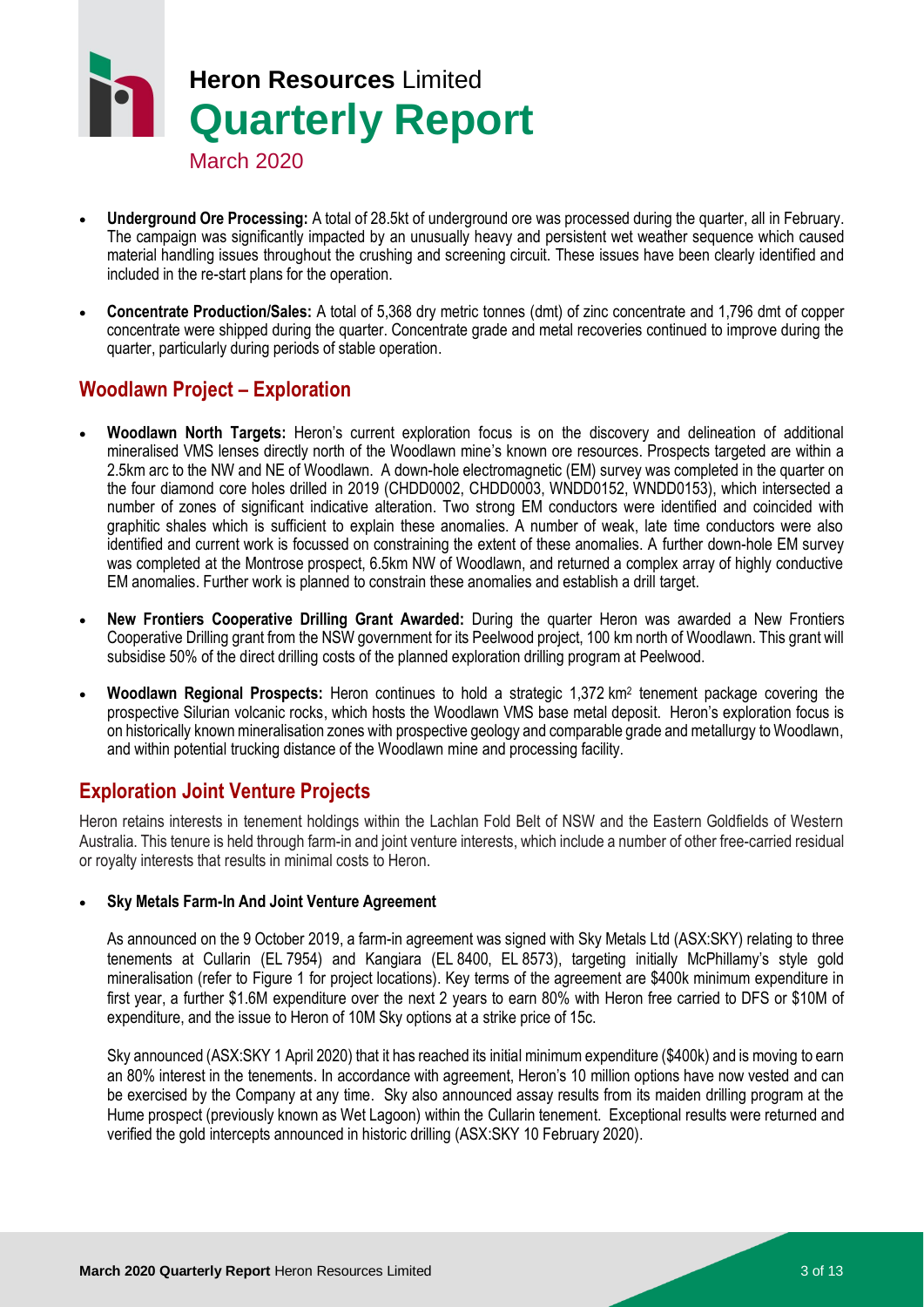

Highlights include:

- 93m @ 4.24 g/t gold from 56m (66% core recovery), Hole HUD002: including:
	- 36m @ 2.88 g/t gold from 56m (28% core recovery), and
	- 14m @ 20.2 g/t gold from 92m (63% core recovery), and 43m @ 1.30 g/t gold from 106m (>95% core recovery):
- 54m @ 0.84g/t gold from 116m, Hole HUD00, including:
	- $-$  5m @ 5.76g/t gold from 128m, and
	- $-$  23m @ 0.76 g/t gold from 224m

Sky has raised an additional \$10.5 million and is pursuing a vigorous exploration program at Cullarin.



*Figure 1: Heron's Projects in eastern New South Wales, including Kangiara and Cullarin (highlighted) farmed out to Sky Metals Limited.*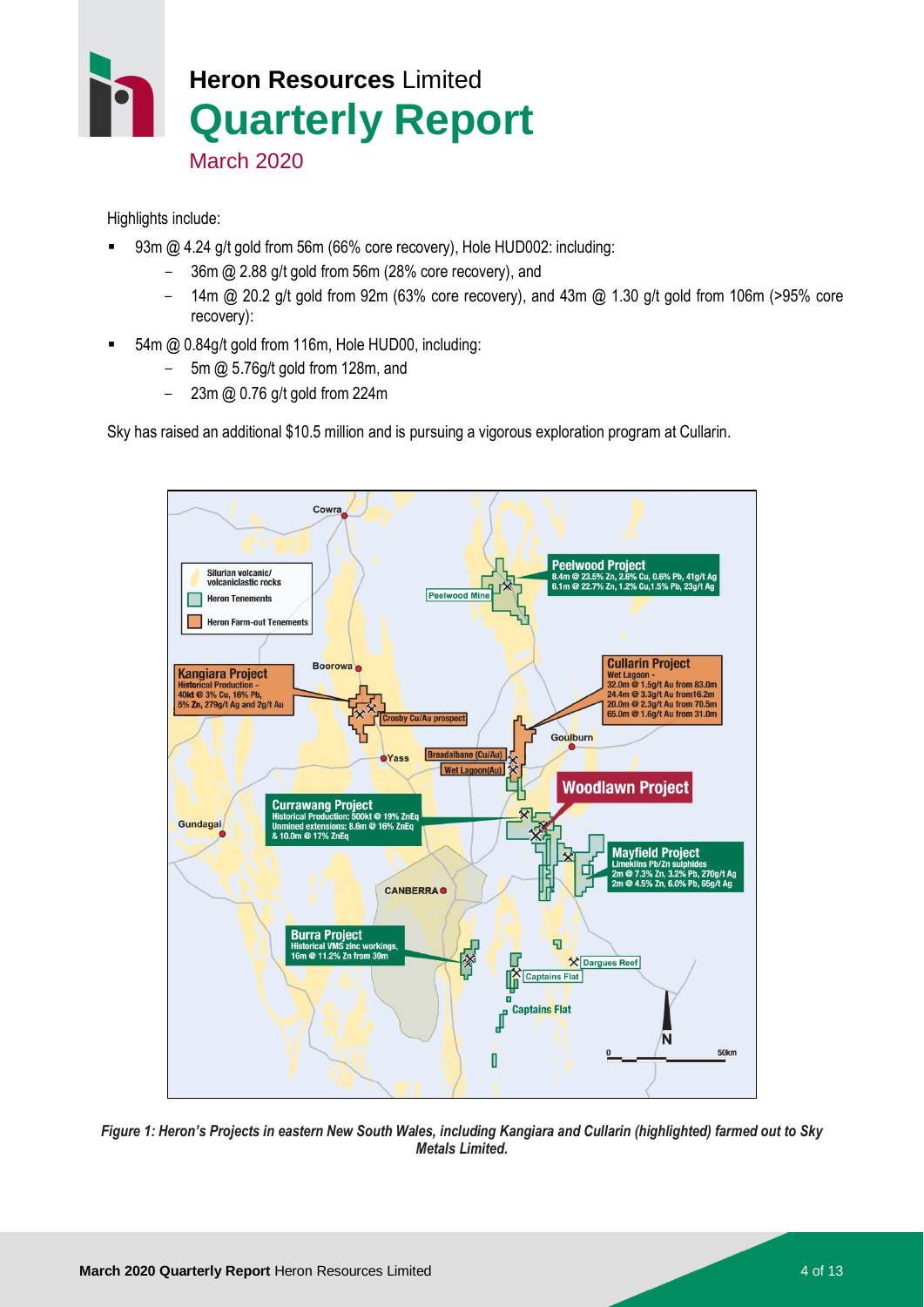# **Heron Resources** Limited **Quarterly Report** March 2020

#### **Alchemy Farm-In and Joint Venture (Overflow, Girilambone, Eurow And Yellow Mountain)**

Heron entered into a Farm-In Agreement with Alchemy Resources Limited (ASX:ALY) covering a portfolio of Heron's NSW exploration tenements in May 2016. The Farm-In Agreement covers 674 km<sup>2</sup> of the central Lachlan Orogen in NSW (refer Figure 2). At the end of the December 2019 quarter Alchemy had earnt a 51% interest in the JV tenements after spending \$1 million and has the option to earn 80% by spending an additional \$1 million by 30 May 2021.

During the current quarter Alchemy has continued drill site preparations for drilling of the down plunge extensions of the gold-silver-zinc-lead mineralised zone at Overflow. No ground work was completed on other NSW projects due to interstate travel restrictions associated with the COVID-19 pandemic.



*Figure 2: Heron NSW Projects (including Alchemy JV tenure).*

*Compliance Statements (JORC 2012)*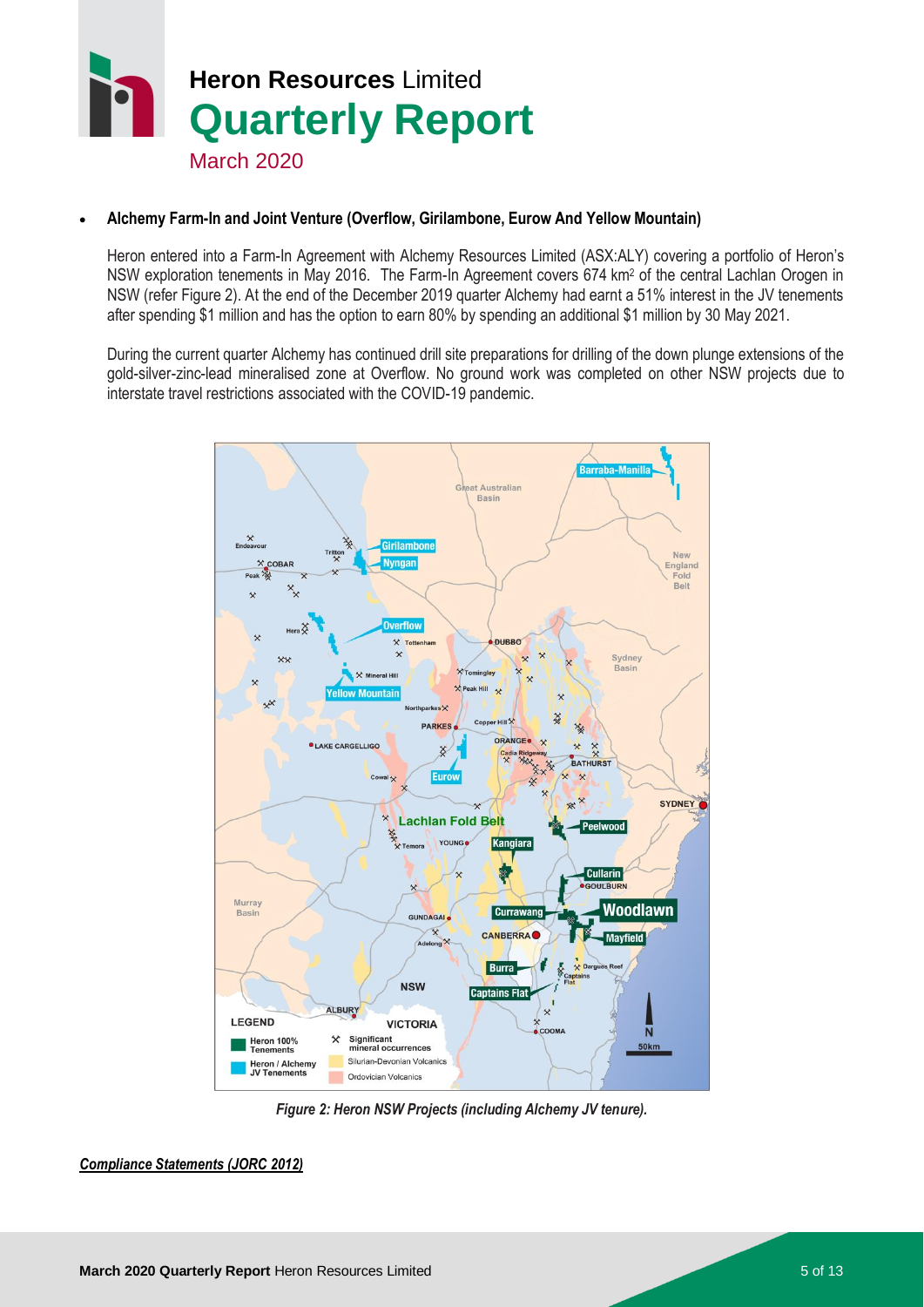# **Heron Resources** Limited **Quarterly Report**

March 2020

*The technical information in this report relating to the exploration results is based on information compiled by Mr. David von Perger, who is a Member of the Australian Institute of Mining and Metallurgy (Chartered Professional - Geology). Mr. von Perger is a full time employee of Heron Resources Limited and has sufficient experience, which is relevant to the style of mineralisation and type of deposit under consideration and to the activity which he is undertaking to qualify as a Competent Person as defined in the 2012 edition of the "Australasian Code for Reporting of Exploration Results. Mr. von Perger has reviewed this report and approves the scientific and technical disclosure related to exploration results within.*

#### **Corporate Directory**

| <b>Directors</b>                                                                                                                                                                     | <b>Issued Share Capital</b>                                                                                                                                                                                                                                                                                              |                                                                                                |                                                                                                                                            |                                                                                                                                            | <b>Registered Office and Address for</b>                                                                                                                                                                                       |
|--------------------------------------------------------------------------------------------------------------------------------------------------------------------------------------|--------------------------------------------------------------------------------------------------------------------------------------------------------------------------------------------------------------------------------------------------------------------------------------------------------------------------|------------------------------------------------------------------------------------------------|--------------------------------------------------------------------------------------------------------------------------------------------|--------------------------------------------------------------------------------------------------------------------------------------------|--------------------------------------------------------------------------------------------------------------------------------------------------------------------------------------------------------------------------------|
| Stephen Dennis*+ Chairman<br>Borden Putnam III*+<br>Fiona Robertson *+<br>lan Pattison *+<br>Mark Sawyer*+<br>Ricardo De Armas*+<br>* Denotes Non-executive<br>+ Denotes Independent | As at the date of this report, Heron<br>Limited<br>had<br>428,664,605<br>Resources<br>ordinary shares, 730,000 Employee options<br>and 1,160,000 Performance Rights.<br>The options have expiry dates ranging from<br>4 December 2020 to 1 February 2022 and<br>have exercise prices ranging from A\$0.72 to<br>A\$1.10. |                                                                                                |                                                                                                                                            |                                                                                                                                            | Correspondence<br>Sydney<br>Suite 2, Level 8, 309 Kent Street<br>Sydney NSW 2000<br>Telephone +61 2 9119 8111<br>Email<br>heron@heronresources.com.au<br>Website www.heronresources.com.au                                     |
| <b>Executive Management</b>                                                                                                                                                          | The Performance rights are \$nil exercise<br>price options and expire on 1 July 2020 and<br>1 July 2021.                                                                                                                                                                                                                 |                                                                                                |                                                                                                                                            |                                                                                                                                            | <b>Share Registry (Australia)</b>                                                                                                                                                                                              |
| <b>Tim Dobson</b><br><b>Chief Executive Officer</b><br>Simon Smith<br>General Manager - Finance &                                                                                    | Heron trades on the ASX as HRR.<br><b>Monthly Share Price Activity</b>                                                                                                                                                                                                                                                   |                                                                                                |                                                                                                                                            |                                                                                                                                            | Automic<br>Level 5,126 Philip Street<br>Sydney NSW 2000                                                                                                                                                                        |
| Administration & Company Secretary.                                                                                                                                                  |                                                                                                                                                                                                                                                                                                                          |                                                                                                | (A\$ per share - ASX)                                                                                                                      |                                                                                                                                            | P: 1300 288 664 (within Australia)                                                                                                                                                                                             |
|                                                                                                                                                                                      | Month                                                                                                                                                                                                                                                                                                                    | High                                                                                           | Low                                                                                                                                        | Close                                                                                                                                      | P: +61 (2) 9698 5414 (outside Australia)                                                                                                                                                                                       |
|                                                                                                                                                                                      | Apr 19<br>May 19<br>June 19<br><b>Jul 19</b><br>Aug 19(1)<br>Sept 19(1)<br>Oct 19 (1)<br>Nov 19<br>Dec 19<br>Jan 20<br>Feb 20<br>Mar 20<br>(1)                                                                                                                                                                           | 0.66<br>0.64<br>0.61<br>0.47<br>0.39<br>0.30<br>0.30<br>0.18<br>0.12<br>0.105<br>0.09<br>0.071 | 0.60<br>0.54<br>0.535<br>0.38<br>0.26<br>0.30<br>0.17<br>0.11<br>0.09<br>0.082<br>0.068<br>0.017<br>16th August 2019 to 08th October 2019. | 0.61<br>0.61<br>0.575<br>0.38<br>0.30<br>0.30<br>0.17<br>0.11<br>0.10<br>0.084<br>0.069<br>0.019<br>HRR was in 'voluntary suspension' from | E: hello@automic.com.au<br>W: www.automic.com.au<br>All security holder correspondence to:<br>PO BOX 2226, Strawberry Hills, NSW 2012<br>Please direct enquiries regarding Australian<br>shareholdings to the Share Registrar. |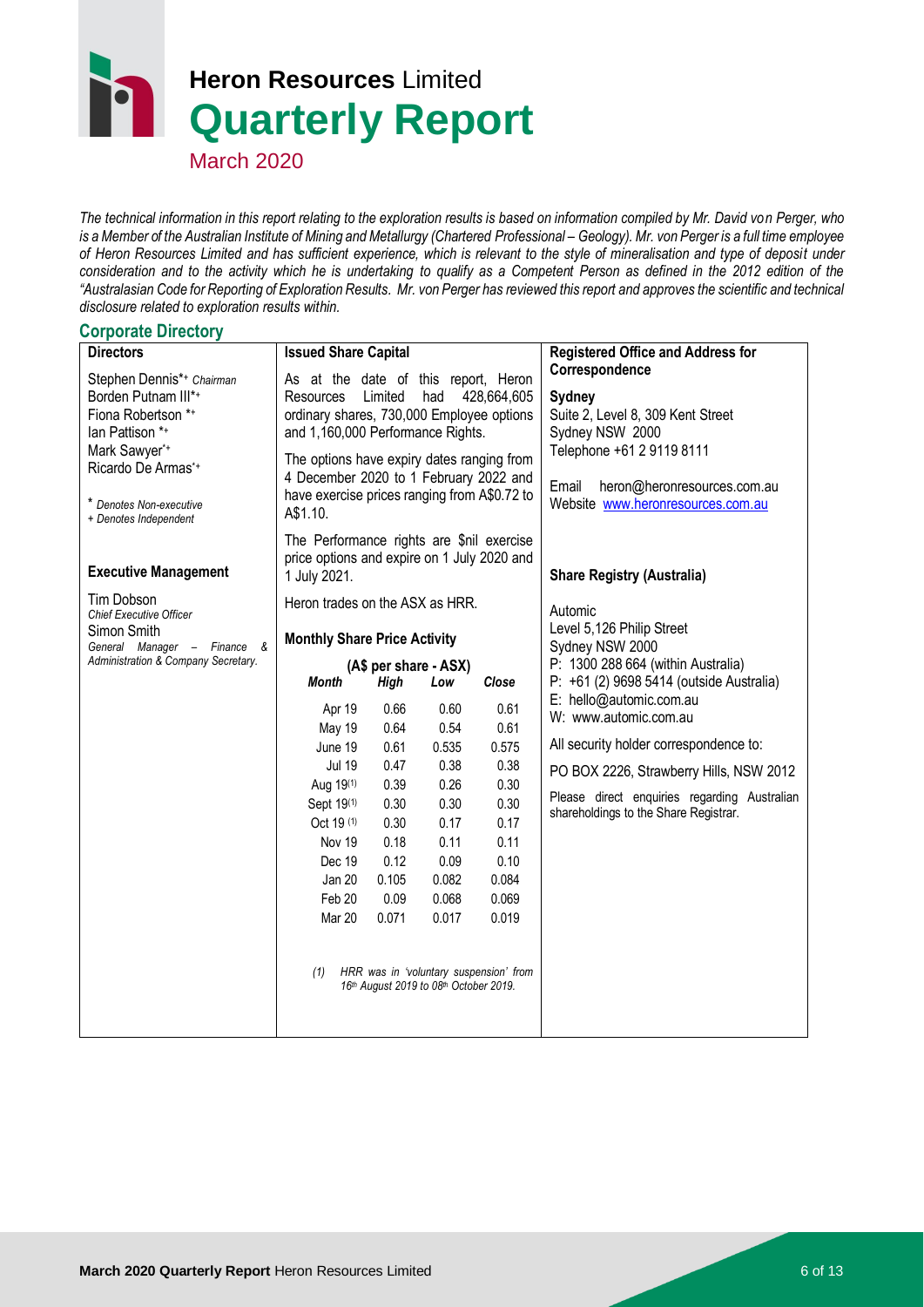

**Appendix 5B**

#### **MINING EXPLORATION ENTITY QUARTERLY REPORT**

Name of entity **HERON RESOURCES LIMITED**

ABN Quarter ended

30 068 263 098 31 March 2020

*Consolidated statement of cash flows*

| Cash flows related to operating activities                                                                                                                                                       | Current Qtr.<br>\$A'000    | Year to Date<br>(9 months)<br>\$A'000 |
|--------------------------------------------------------------------------------------------------------------------------------------------------------------------------------------------------|----------------------------|---------------------------------------|
| Receipts from product sales and related debtors<br>1.1<br>Payments for: (a)<br>production<br>1.2                                                                                                 | 4,049                      | 8,909                                 |
| development<br>(b)<br>administration<br>(c)                                                                                                                                                      | (1,845)                    | (6,656)                               |
| 1.3<br>Dividends received<br>1.4<br>Interest and other items of similar nature received<br>1.5<br>Interest and other costs of finance paid<br>1.6<br>Taxes (paid)/refunded (GST)<br>1.7<br>Other | 96<br>(2, 271)<br>2,447    | 1,801<br>(7,010)<br>6,345             |
| <b>Net Operating Cash Flows</b>                                                                                                                                                                  | 2,476                      | 2,003                                 |
| Cash flows related to investing activities                                                                                                                                                       |                            |                                       |
| Payment for purchases of: (a)<br>1.8<br>plant and equipment<br>equity investment<br>(b)<br>mine under construction<br>(c)<br>exploration activities<br>(d)<br>prospects<br>(e)                   | (332)<br>(32,026)<br>(111) | (573)<br>(87, 648)<br>(620)           |
| Proceeds from sale of:<br>1.9<br>prospects<br>(a)                                                                                                                                                |                            |                                       |
| equity investment<br>(b)<br>other fixed assets<br>(c)                                                                                                                                            |                            | 1,386                                 |
| 1.10 Loans to other entities<br>1.11 Loans repaid by other entities                                                                                                                              |                            |                                       |
|                                                                                                                                                                                                  |                            |                                       |
| <b>Net Investing Cash Flows</b>                                                                                                                                                                  | (32, 469)                  | (87, 455)                             |
| 1.12 Total operating and investing cash flows<br>(carried forward)                                                                                                                               | (29, 993)                  | (85, 452)                             |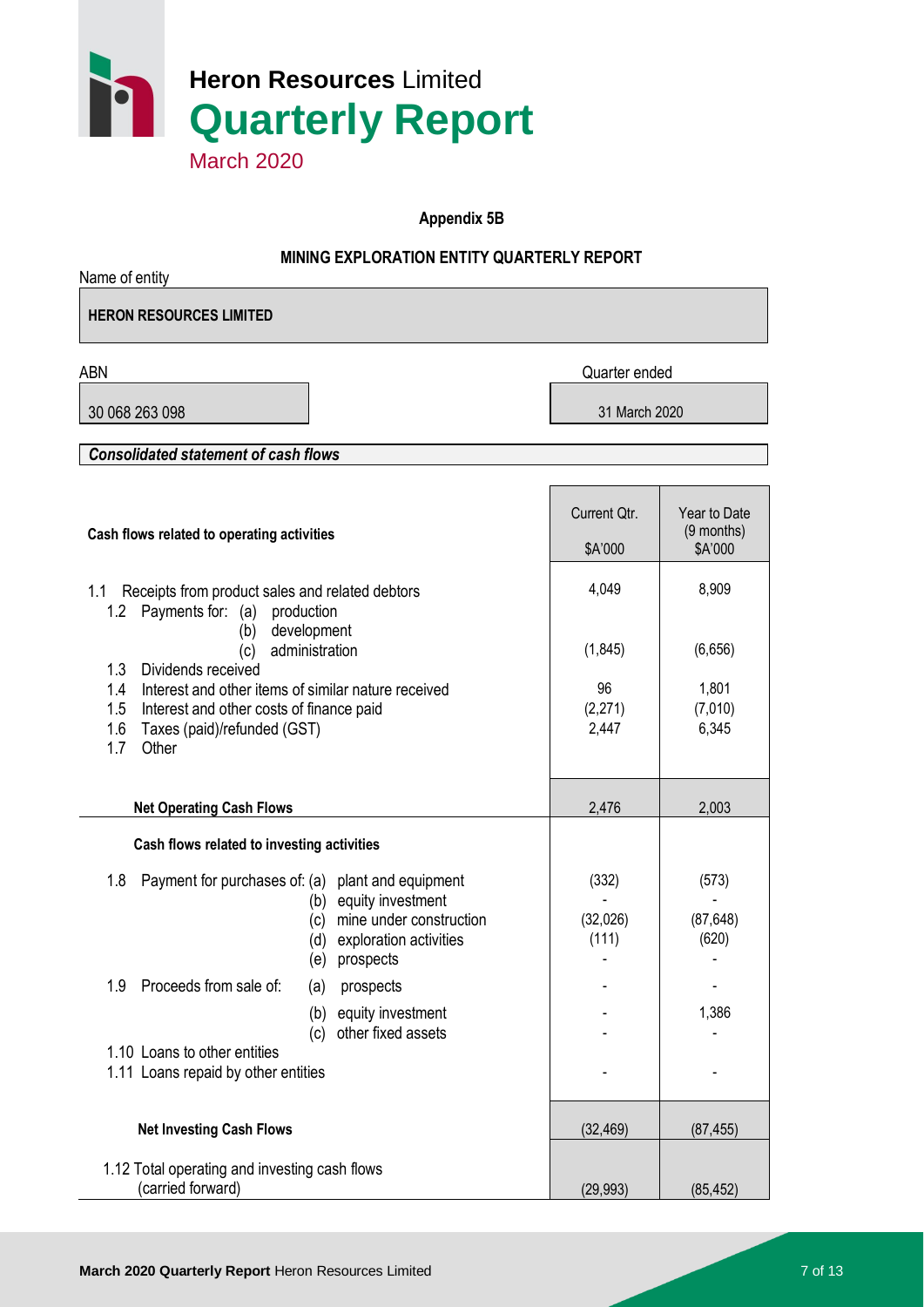

| 1.12 Total operating and investing cash flows<br>(brought forward)                                          | (29, 993) | (85, 452)       |
|-------------------------------------------------------------------------------------------------------------|-----------|-----------------|
| Cash flows related to financing activities                                                                  |           |                 |
| 1.13 Proceeds from the issue of shares, options, etc.<br>1.14 Realised foreign exchange loss - equity raise |           | 28,790          |
| 1.15 Payment for FX Hedges<br>1.16 Proceeds/(repayment) of borrowings                                       |           | 47,089          |
| 1.17 Dividends paid<br>1.18 Payment of Share issue costs                                                    |           | (416)           |
|                                                                                                             |           |                 |
| Net financing cash flows                                                                                    |           | 75,463          |
| Net increase (decrease) in cash held                                                                        | (29, 993) | (9,989)         |
| 1.19 Cash at beginning of quarter/year<br>1.20 Other (Fx translation)                                       | 59,246    | 39,371<br>(129) |
| 1.21 Cash at end of quarter                                                                                 | 29,253    | 29,253          |

 **Payments to directors of the entity and associates of the directors, payments to related entities of the entity and associates of the related entities**

|                                                                               | Current Qtr.<br>\$A'000 |
|-------------------------------------------------------------------------------|-------------------------|
| 1.22 Aggregate amount of payments to the parties included in item 1.2 and 1.8 | 161                     |
| 1.23 Aggregate amount of loans to the parties included in item 1.10           |                         |

1.24 Explanation necessary for an understanding of the transactions

Director's fees, salaries and superannuation for the quarter (A\$138,539) Related Entity of director for technical consultancy services (A\$22,285)

#### **Non-cash financing and investing activities**

 2.1 Details of financing and investing transactions that have had a material effect on consolidated assets and liabilities but did not involve cash flows

 2.2 Details of outlays made by other entities to establish or increase their share in projects in which the reporting entity has an interest

See attached schedule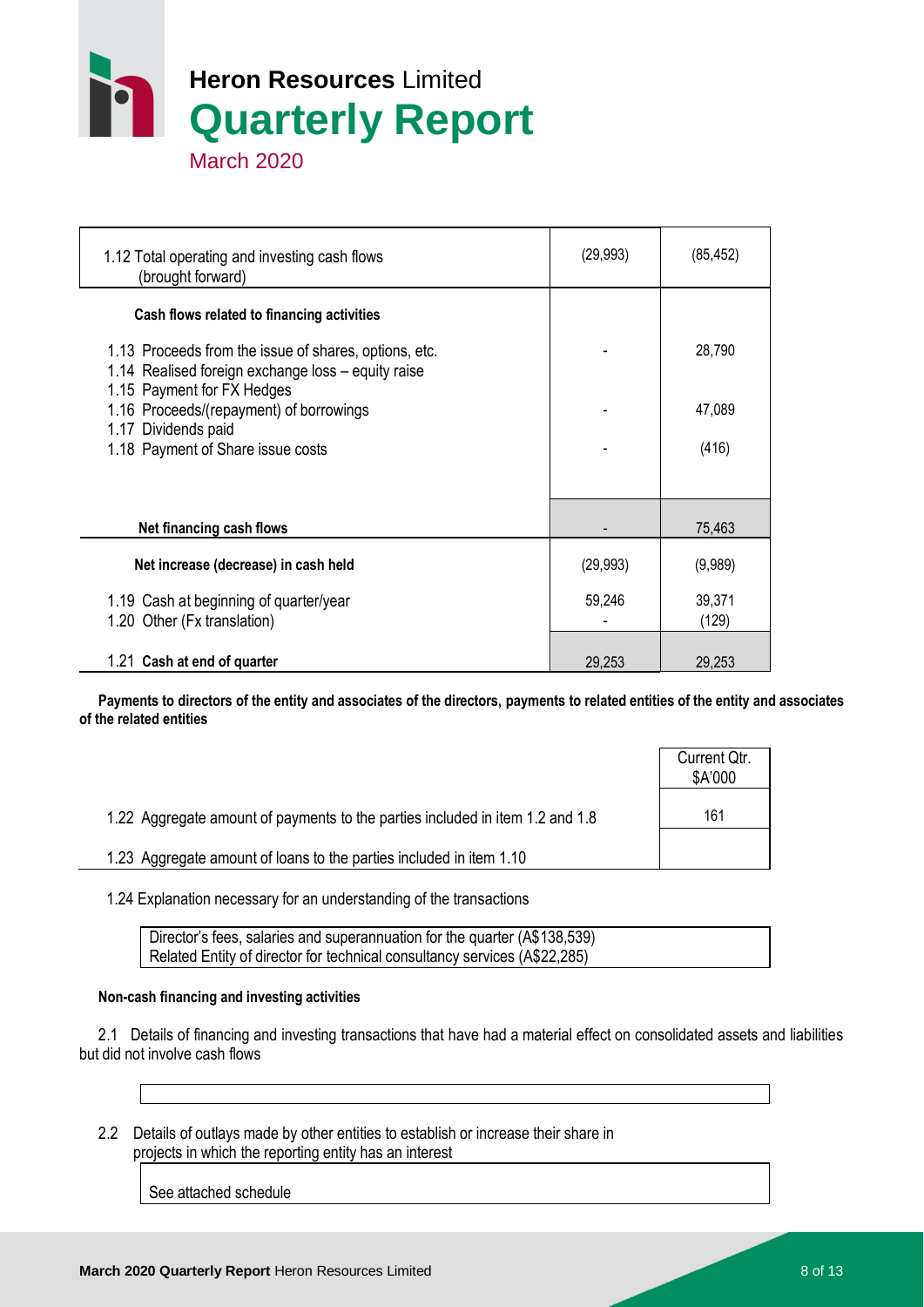

#### **Financing facilities available**

*Add notes as necessary for an understanding of the position*

|                                 | Amount available<br>\$A'000 (US\$56M at<br>exchange rate of<br>AUD:USD\$0.6175) | Amount used<br>\$A'000 |
|---------------------------------|---------------------------------------------------------------------------------|------------------------|
| 3.1<br>Loan facilities          | \$91,056                                                                        | \$91,056               |
| 3.2 Credit standby arrangements |                                                                                 |                        |

#### **Estimated cash outflows for next quarter**

|                                         | \$A'000 |
|-----------------------------------------|---------|
| Exploration and evaluation<br>4.1       | 100     |
| 4.2 Development (*)                     | 3,200   |
| 4.3 Production (*)                      | 5,500   |
| 4.4 Administration/Care and Maintenance | 3,300   |
| Total                                   | 12,100  |

(\*) – represents accounts payable payments following suspension of operations

#### **Reconciliation of cash**

| Reconciliation of cash at the end of the quarter (as<br>shown in the consolidated statement of cash flows) to<br>related items in the accounts as follows. | <b>Current Quarter</b><br>\$A'000 | <b>Previous Quarter</b><br>\$A'000 |  |
|------------------------------------------------------------------------------------------------------------------------------------------------------------|-----------------------------------|------------------------------------|--|
|                                                                                                                                                            |                                   |                                    |  |
| 5.1 Cash on hand and at bank                                                                                                                               | 11,375                            | 50,367                             |  |
| 5.2 Deposits at call                                                                                                                                       | 10,000                            | 1,001                              |  |
| 5.3 Bank Overdraft                                                                                                                                         |                                   |                                    |  |
| 5.4 Other (provide details)                                                                                                                                |                                   |                                    |  |
| Environmental bonds                                                                                                                                        | 3.577                             | 3,577                              |  |
| <b>Bank Guarantee</b>                                                                                                                                      | 4,301                             | 4,301                              |  |
| Total: cash at end of quarter (Item 1.21)                                                                                                                  | 29,253                            | 59,246                             |  |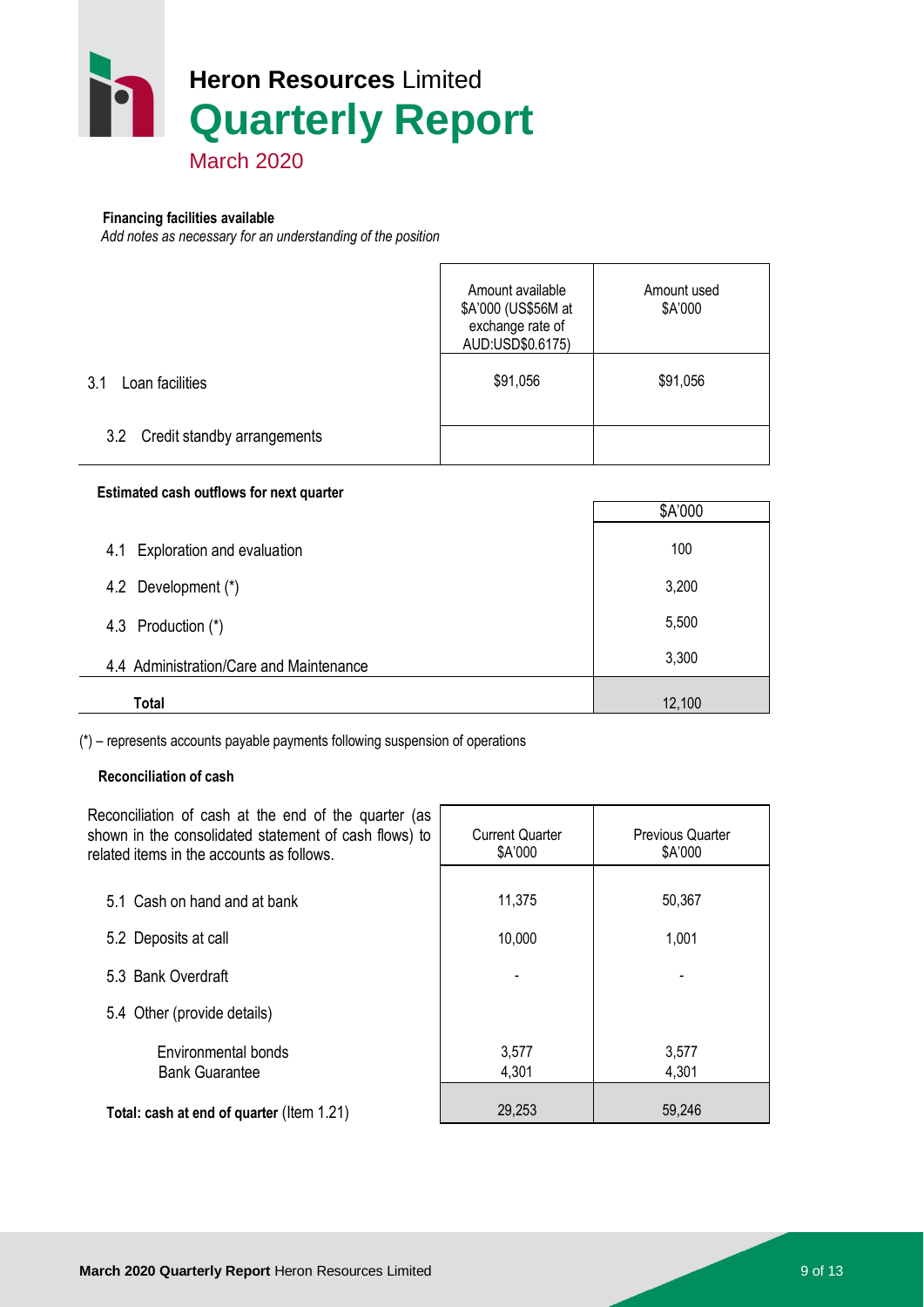

#### **6.1 Interests in Mining Tenements transferred, relinquished, withdrawn, reduced or lapsed.**

#### **Interests in Mining Tenements sold, reduced or relinquished**

| enement | -ocation | <sup>:</sup> Interest<br>Nature of | $\mathbf{u}$<br>Quarter<br>Beainning<br>"<br>w | % At end<br>of Quarter |
|---------|----------|------------------------------------|------------------------------------------------|------------------------|
| Nil     |          |                                    |                                                |                        |

#### **Interests in Mining Tenements acquired or increased**

| Tenement | .ocation                   | <b>Nature of Interest</b> | % Beginning of Quarter | % At end of Quarter |
|----------|----------------------------|---------------------------|------------------------|---------------------|
| EL8945   | 20km southeast of Woodlawn | New tenement              |                        | 100                 |

#### **Heron Resources Ltd Tenement Schedule for December 2019 Quarterly Report**

| <b>Tenement</b>                             | Location                   | Heron Interest (%) | <b>Status</b> | <b>Note</b>    |
|---------------------------------------------|----------------------------|--------------------|---------------|----------------|
| <b>New South Wales Projects</b>             |                            |                    |               |                |
| <b>Woodlawn Project</b>                     |                            |                    |               |                |
| EL7257                                      | 40km SSW of Goulburn       | 100                | Live          |                |
| EL7468                                      | 5km E of Collector         | 100                | Live          |                |
| EL7469                                      | 15km E of Bungendore       | 100                | Live          |                |
| EL7954                                      | 25km W of Goulburn         | 100                | Live          |                |
| EL8325                                      | 60km ENE of Canberra       | 100                | Live          |                |
| EL8353                                      | 7.5km SE of Woodlawn       | 100                | Live          |                |
| <b>S(C&amp;PL)L20</b>                       | 40km SSW of Goulburn       | 100                | Live          |                |
| EL8400                                      | 27km NNE of Yass           | 100                | Live          |                |
| EL8573                                      | 30km NNW of Yass           | 100                | Live          |                |
| EL8623                                      | 90km north of Woodlawn     | 100                | Live          |                |
| EL8712                                      | 100km north of Woodlawn    | 100                | Live          |                |
| EL8796                                      | 65km south of Woodlawn     | 100                | Live          |                |
| EL8797                                      | 65km south of Woodlawn     | 100                | Live          |                |
| EL8945                                      | 20km southeast of Woodlawn | 100                | Live          |                |
| Alchemy Farm in & JV Tenements <sup>1</sup> |                            |                    |               |                |
| Barraba-Manilla                             |                            |                    |               |                |
| EL8711                                      | 90km W of Armidale         | 49                 | Live          | $\mathbf{1}$   |
| Nyngan/Girilambone                          |                            |                    |               |                |
| EL8631                                      | 10km NW of Nyngan          | 49                 | Live          | $\mathbf{1}$   |
| EL8318                                      | 27km NW of Nyngan          | 49                 | Live          | $\mathbf{1}$   |
| <b>Overflow/Eurow/Parkes</b>                |                            |                    |               |                |
| EL5878                                      | 100km NW of Condobolin     | 49                 | Live          | $\mathbf{1}$   |
| EL7941                                      | 100km NW of Condobolin     | 49                 | Live          | $\mathbf{1}$   |
| EL8267                                      | 70km SE of Cobar           | 49                 | Live          | $\mathbf{1}$   |
| EL8356                                      | 59km WSW of Tottenham      | 49                 | Live          | $\mathbf{1}$   |
| EL8192                                      | 23km SE of Parkes          | 49                 | Live          | $\mathbf{1}$   |
| Sky Metals Farm-in Tenements <sup>2</sup>   |                            |                    |               |                |
| <b>Cullarin &amp; Kangiara Projects</b>     |                            |                    |               |                |
| EL7954                                      | 25km W of Goulburn         | 100                | Live          | 2              |
| EL8400                                      | 27km NNE of Yass           | 100                | Live          | $\overline{2}$ |
| EL8573                                      | 30km NNW of Yass           | 100                | Live          | $\overline{2}$ |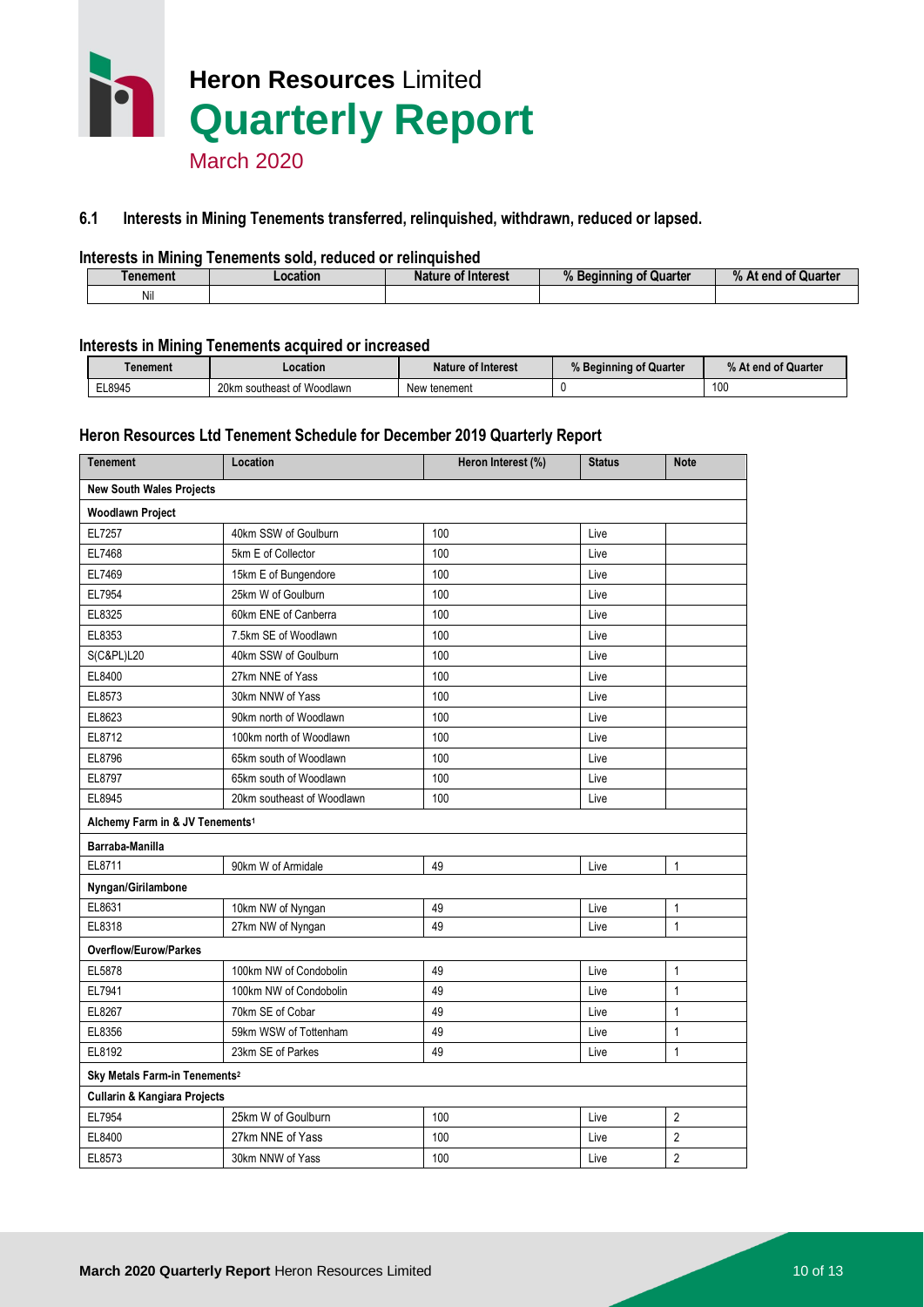r

# **Heron Resources** Limited **Quarterly Report**

March 2020

| <b>Tenement</b>                                 | Location               | Heron Interest (%)                     | <b>Status</b> | <b>Note</b>    |
|-------------------------------------------------|------------------------|----------------------------------------|---------------|----------------|
| Western Australian Projects - Royalty Interests |                        |                                        |               |                |
| E24/00203                                       | 78km NW of Kalgoorlie  | Retains gold royalty                   | Pending       | $\overline{3}$ |
| E29/00889                                       | 78km NW of Kalgoorlie  | Retains gold royalty                   | Live          | 3              |
| M24/00634                                       | 78km NW of Kalgoorlie  | Retains gold royalty                   | Live          | $\overline{3}$ |
| M24/00660                                       | 75km NW of Kalgoorlie  | Retains gold royalty                   | Live          | 3              |
| M24/00663                                       | 75km NW of Kalgoorlie  | Retains gold royalty                   | Live          | 3              |
| M24/00664                                       | 75km NW of Kalgoorlie  | Retains gold royalty                   | Live          | $\overline{3}$ |
| M24/00686                                       | 75km NW of Kalgoorlie  | Retains gold royalty                   | Live          | 3              |
| M24/00915                                       | 78km NW of Kalgoorlie  | Retains gold royalty                   | Live          | 3              |
| M24/00916                                       | 78km NW of Kalgoorlie  | Retains gold royalty                   | Live          | $\overline{3}$ |
| M24/00665                                       | 75km NW of Kalgoorlie  | Retains gold royalty                   | Live          | 3              |
| M24/00683                                       | 78km NW of Kalgoorlie  | Retains gold royalty                   | Live          | $\overline{3}$ |
| M24/00772                                       | 71km NW of Kalgoorlie  | Retains gold royalty                   | Live          | $\overline{3}$ |
| M24/00797                                       | 78km NW of Kalgoorlie  | Retains gold royalty                   | Live          | 3              |
| M24/00757                                       | 63km NW of Kalgoorlie  | Retains gold royalty                   | Live          | $\overline{3}$ |
| P24/04395                                       | 70km NW of Kalgoorlie  | Retains gold royalty                   | Live          | 3              |
| P24/04396                                       | 70km NW of Kalgoorlie  | Retains gold royalty                   | Live          | 3              |
| P24/04400                                       | 70km NW of Kalgoorlie  | Retains gold royalty                   | Live          | $\overline{3}$ |
| P24/04401                                       | 70km NW of Kalgoorlie  | Retains gold royalty                   | Live          | 3              |
| P24/04402                                       | 70km NW of Kalgoorlie  | Retains gold royalty                   | Live          | 3              |
| P24/04403                                       | 70km NW of Kalgoorlie  | Retains gold royalty                   | Live          | $\overline{3}$ |
| E15/01010                                       | 60km SSE of Kalgoorlie | Retains gold and base metal<br>royalty | Live          | $\overline{4}$ |

Notes:

- 1. Subject to Farm-in and Joint Venture Agreement between Alchemy Resources Ltd and Heron.
- 2. Sky Metals Ltd: Subject to Farm-In agreement between Heron and Sky where Sky earning 80% by spending \$2 million over 3 years.
- 3. Eastern Goldfields Ltd hold 100% interest, Heron retains gold royalty, Ardea Resources Ltd receiving non-gold rights.
- 4. St Ives Gold Mining, Heron retains gold royalty and the right to explore and mine nickel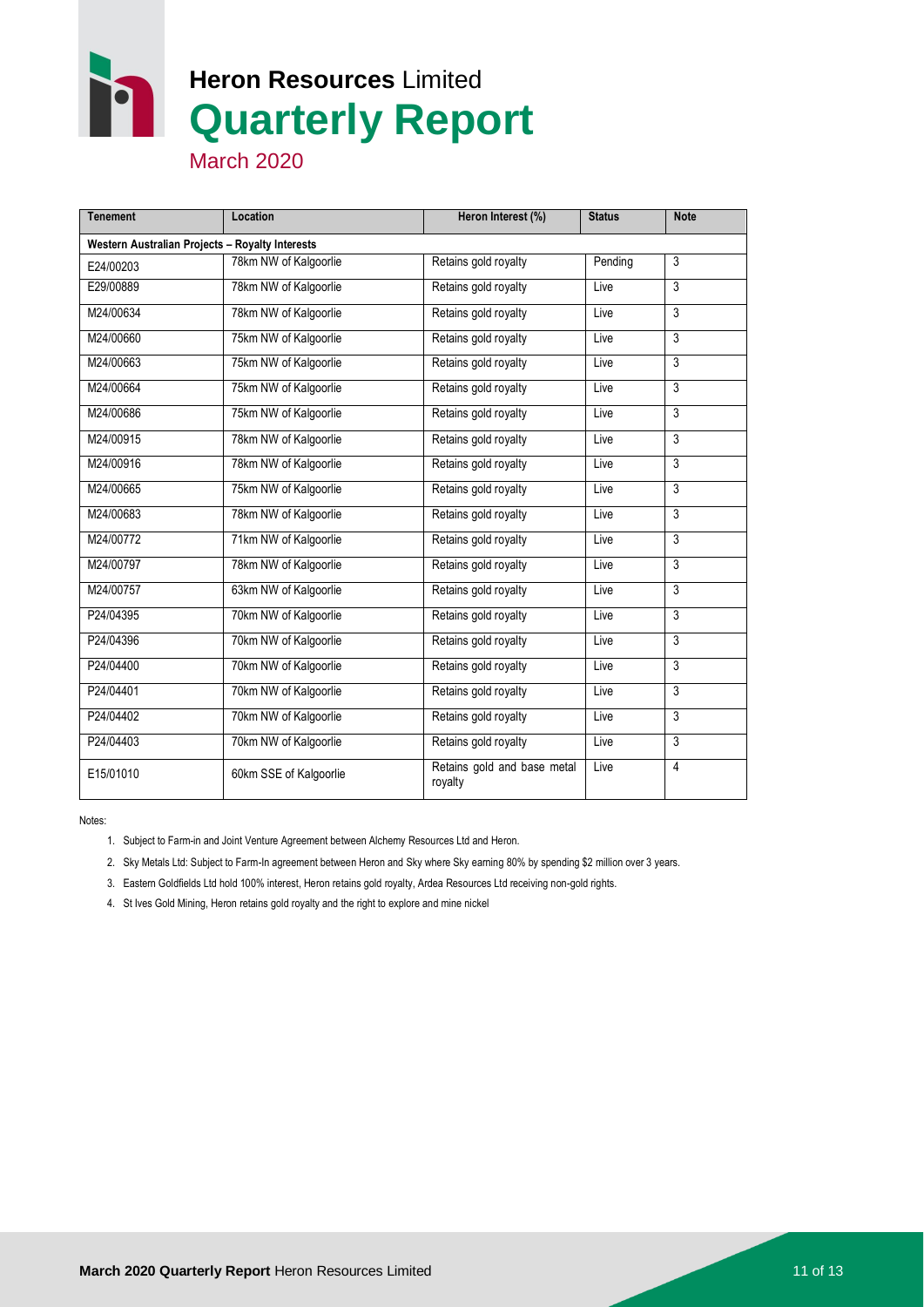

## March 2020

#### **Issued and quoted securities at end of current quarter**

 *Description includes rate of interest and any redemption or conversion rights together with prices and dates.*

|                                                                                                                                                                                   | Total<br>number                                                         | Number<br>quoted    | Issue price per<br>security<br>(see note 3)       | Amount paid up per<br>security (see note 3)<br>$(\$)$         |
|-----------------------------------------------------------------------------------------------------------------------------------------------------------------------------------|-------------------------------------------------------------------------|---------------------|---------------------------------------------------|---------------------------------------------------------------|
| 7.1 Preference securities<br>(description)                                                                                                                                        |                                                                         |                     | $($ \$)                                           |                                                               |
| 7.2 Changes during Quarter<br>Increases through share<br>(a)<br>issues<br>(b) Decreases through returns<br>of capital, buybacks,<br>redemptions                                   |                                                                         |                     |                                                   |                                                               |
| <b>Ordinary securities</b><br>7.3 Changes during Quarter<br>Increases through share<br>(a)<br>issues<br>Decreases through returns<br>(b)<br>of capital, buybacks                  | 428,664,605                                                             | 428,664,605         |                                                   |                                                               |
| 7.4 Convertible debt securities<br>(description)<br>7.5 Changes during Quarter<br>Increases through issues<br>(a)<br>Decreases through<br>(b)<br>securities matured,<br>converted | 34,995,220                                                              | 34,995,220          | US\$1.00                                          | US\$1.00                                                      |
| 7.6 Options/Performance Rights<br>(description and conversion factor)                                                                                                             | 730,000<br>910,000 (Perf<br>Rights)<br>250,000 (Perf<br><b>Rights</b>   | Nil<br>Nil<br>Nil   | <b>Exercise Price</b><br>\$0.72<br>\$Nil<br>\$Nil | <b>Expiry Date</b><br>4/12/2020<br>1 July 2020<br>1 July 2021 |
| 7.7 Issued during Quarter<br>7.8 Exercised during Quarter                                                                                                                         |                                                                         |                     |                                                   |                                                               |
| 7.9 Expired during Quarter                                                                                                                                                        | 165,000 Options<br>960,000 (Perf<br>Rights)<br>516,667 (Perf<br>Rights) | Nil<br>Nil<br>\$Nil | \$1.10<br>\$Nil<br>\$Nil                          | 01/02/2022<br>1 July 2020<br>1 July 2021                      |
| 7.10 Debentures<br>(totals only)<br>7.11 Unsecured notes<br>(totals only)                                                                                                         |                                                                         |                     |                                                   |                                                               |